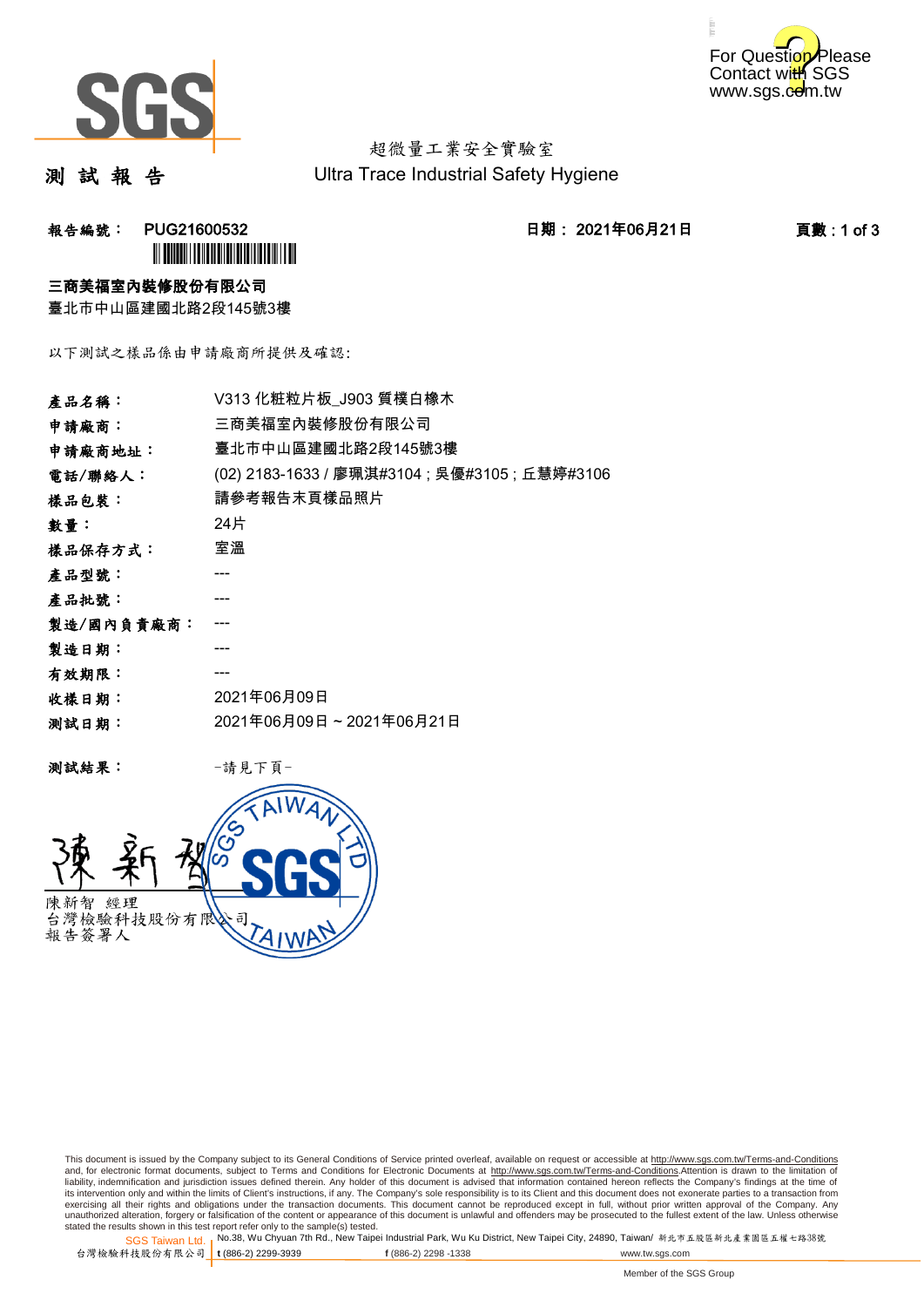

# 超微量工業安全實驗室 Ultra Trace Industrial Safety Hygiene

測 試 報 告

# **報告編號: PUG21600532 日期: 2021年06月21日 頁數:2 of 3** ÌPUG21600532GÎ

三商美福室內裝修股份有限公司

臺北市中山區建國北路2段145號3樓

### 測試結果:

| 测試項目      | CAS NO.       | 测試方法                                                                      | 測試<br>結果 | 定量/偵測<br>極限 | 單位   |
|-----------|---------------|---------------------------------------------------------------------------|----------|-------------|------|
| 甲醛釋出量     |               | ---                                                                       |          | ---         |      |
| 甲醛釋出量-平均值 | $50 - 00 - 0$ | ┃本測試參考國家標準106.11.29公布建議檢驗<br>┃方法-CNS2215粒片板中甲醛釋出量,以分光┃<br>∤光度計(UV/VIS)檢測。 | 0.556    | 0.0290      | mg/L |
| 甲醛釋出量-最大值 | $50 - 00 - 0$ |                                                                           | 0.559    | 0.0290      | mg/L |

備註:

1.測試報告僅就委託者之委託事項提供測試結果,不對產品合法性做判斷。

2. 本測試報告之所有檢驗內容,均依委託事項執行檢驗,如有不實,願意承擔完全責任。

3. 本報告不得分離,分離使用無效。

4.若該測試項目屬於定量分析則以「定量極限」表示;若該測試項目屬於定性分析則以「偵測極限」表示。

5.低於定量極限/偵測極限之測定值以「N.D.」或「 陰性」表示。微生物測試低於定量極限以「<定量極限值」表示。

6.CNS2215甲醛釋出量: 

| 記號  | 甲醛釋出量平均值 | 甲醛釋出量最大值 |
|-----|----------|----------|
|     | $0.3$ 以下 | $0.4$ 以下 |
| ه ۲ | $0.5$ 以下 | $0.7$ 以下 |
| ່າ  | $1.5$ 以下 | $2.1$ 以下 |

- END -

This document is issued by the Company subject to its General Conditions of Service printed overleaf, available on request or accessible at http://www.sgs.com.tw/Terms-and-Conditions and, for electronic format documents, subject to Terms and Conditions for Electronic Documents at http://www.sgs.com.tw/Terms-and-Conditions.Attention is drawn to the limitation of liability, indemnification and jurisdiction issues defined therein. Any holder of this document is advised that information contained hereon reflects the Company's findings at the time of<br>its intervention only and within t exercising all their rights and obligations under the transaction documents. This document cannot be reproduced except in full, without prior written approval of the Company. Any<br>unauthorized alteration, forgery or falsifi

SGS Taiwan Ltd. 1 stated the results shown in this test report refer only to the sample(s) tested.<br>Stated the results shown in this test report refer only to the sample(s) tested.

台灣檢驗科技股份有限公司